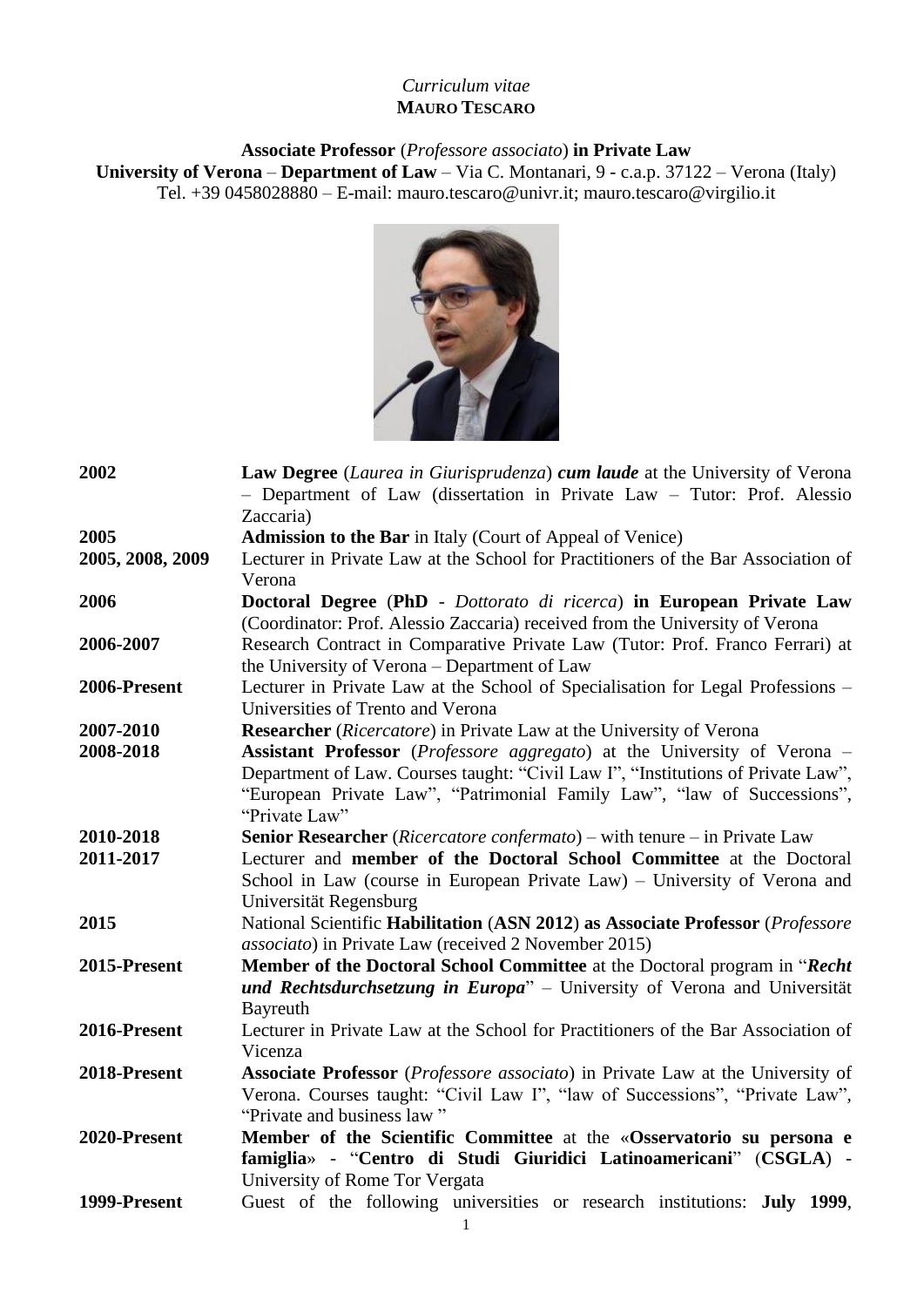*Universitat Autonoma de Barcelona* (Spain); **July 2001**, *Université de Provence*  (France); **2003-Present**, cooperation in many exchange programs for students and teachers, *Juristische Fakultät* - *Universität Salzburg* (Austria); **Mai 2004**, *Departamento de Derecho Civil* - *Universitat de Barcelona* (Spain); **August-September 2004**, *Institut für ausländisches und internationales Privatrecht* - *Albert-Ludwigs-Universität Freiburg* (Germany); **November 2004-Mai 2005**, *Max Planck Institute for Comparative and International Private Law* of Hamburg (Germany); **June-September 2005**, *European Legal Studies Institute* - *Universität Osnabrück* (Germany); **April-Mai 2008**, *Max-Planck-Gesellschaft*  Fellowship, *Max Planck Institute for Comparative and International Private Law*  of Hamburg (Germany); **July-August 2009**, Visiting Academic, *School of Law* - *University of Edinburgh* (United Kingdom); **October 2010**, *East China University of Political Science and Law* (China); **October 2010**, *Law School* - *Renmin University* (China); **June 2011**, *Faculdade de Direito* - *Universidade Federal de Minas Gerais* (Brazil); **July-August 2011**, Visiting Scholar and "U.S. Law and Language" program, *School of Law* - *University of Pittsburgh* (United States of America); **Mai-June 2012**, Visiting Fellow, *Forschungsstelle für Verbraucherrecht* - *Universität Bayreuth* (Germany); **June 2015**, **June 2016, June 2017 and June 2018**, Professor (Erasmus teaching staff mobility) of "Introduzione al diritto privato italiano" (Introduction to Italian Private Law), *Universität Bayreuth* (Germany); **July 2017**, Visiting Academic, *Institut de recherche juridique de la Sorbonne* (*IRJS*) - *Université Paris 1 Panthéon-Sorbonne* (France).

## **LANGUAGE SKILLS**

Italian (native speaker), German (advanced), English (advanced), French (good), Spanish (basic) and Portuguese (basic)

Latin and Ancient Greek (High School knowledge)

## **PUBLICATIONS (selection)**

#### **MONOGRAPHS**

- *Decorrenza della prescrizione e autoresponsabilità. La rilevanza civilistica del principio* contra non valentem agere non currit praescriptio, Padova, Cedam, 2006, p. 1-265 (review of F. Macario in: *Rivista di diritto civile*, 2009, p. 409-411)

- *Unitarietà e centralità del contratto d'opera nel panorama dei contratti di servizi*, Milano, Wolters Kluwer and Cedam, 2017, p. 1-520 (preface of M. Schmidt-Kessel) (review of F. Roselli in: *Lavoro, Diritti, Europa* [website www.lavorodirittieuropa.it], n. 2/2018)

#### **EDITORSHIPS**

- (with A. Zaccaria, M. Faccioli and R. Omodei-Salè) *Commentario all'Ordinamento dello stato civile. Aggiornato alla Legge 10 dicembre 2012, n. 219 (in materia di riconoscimento dei figli naturali)*, Rimini, Maggioli, 2013, p. 1-510

- (with A. Caprara) *Studi sul c.d. contratto di* engineering, Napoli, ESI, 2016, p. 1-456 (preface of M. Schmidt-Kessel) (reviews of I. Riva in: *Contratto e Impresa/Europa* 2017, p. 685-691; of H. Wais in: *GPR- Zeitschrift für das Privatrecht der Europäischen Union* 2018, p. 43; and of M. de Oliveira Milagres in: *Revista de Direito Civil Contemporâneo* 2018, p. 505-511)

- (with A. Rizzo and S. Troiano) *L'amministrazione di sostegno: il modello vicentino*, Napoli, ESI, 2018, p. 1-162 (preface of A. Zaccaria)

- (with S. Scola) *Casi controversi in materia di diritto delle successioni*, Volume I, *Esperienze italiane*, Napoli, ESI, 2019, p. 1-536 (preface of S. Troiano) (indivisible from *Casi controversi in materia di diritto delle successioni*, Volume II, *Esperienze straniere*, Napoli, ESI, 2019, p. 537-996; eds. E.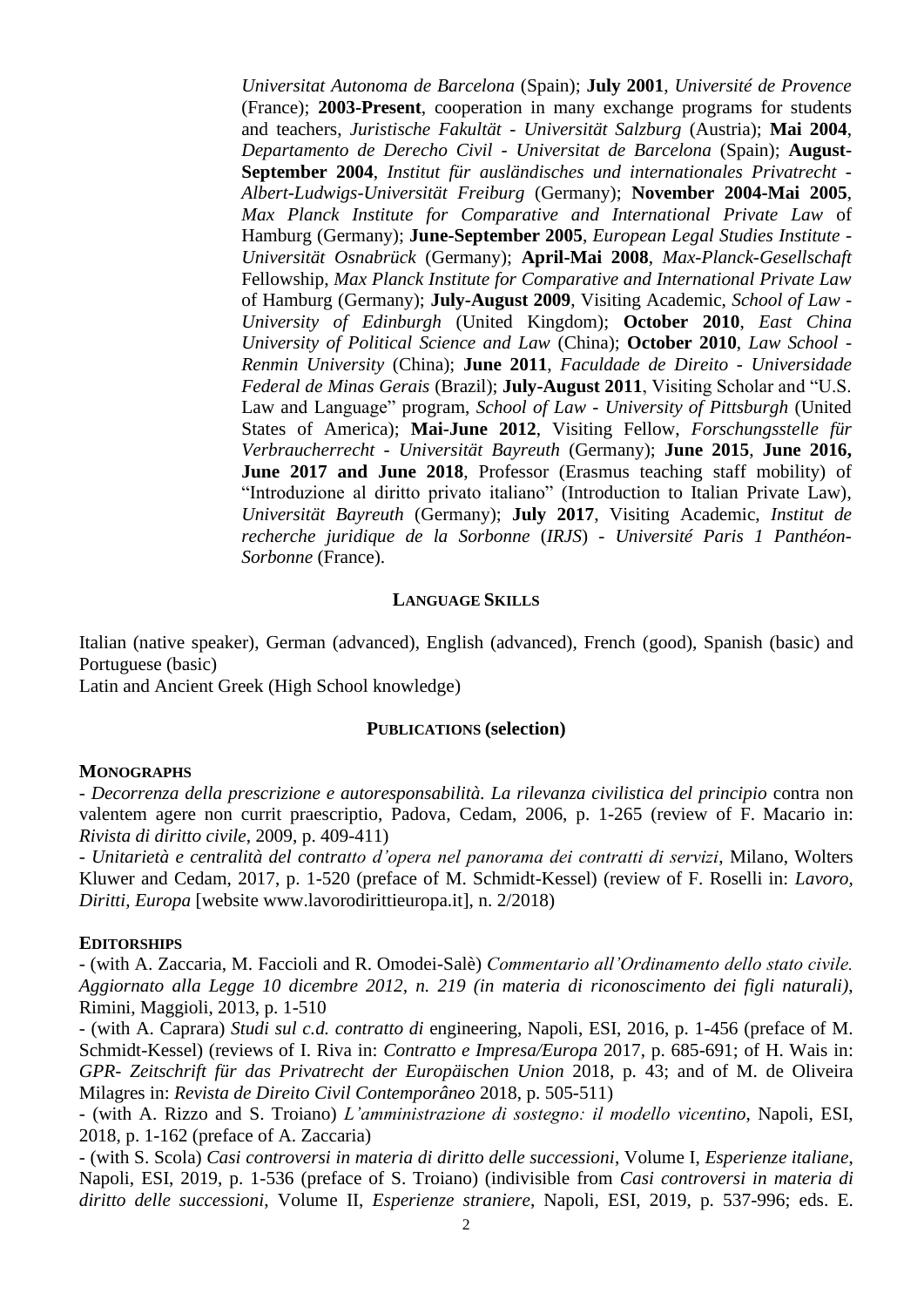Arroyo Amayuelas, C. Baldus, E. de Carvalho Gomes, A.-M. Leroyer, Q. Lu, J.M. Rainer; preface of A. Zaccaria) (reviews of M. Vinci in: *Roma e America*. *Diritto romano comune* n. 40/2019, p. 465-478; of A. Vaquer in: *Revista Catalana de Dret Privat* 2019, p. 259-262; of L. Arnau Raventós in: *Revista de Derecho Civil* 2020, p. 215-220; of F. Buniatova [Ф.Д. Бунятова] in: *НОТАРIАЛЬНЫЙ ВѢСТНИКЪ* [*Notary Bulletin*, Federal Chamber of Notaries, Russian Federation, Moscow] n. 3/2020, p. 60-64; and of G. Christandl in: *ZEuP - Zeitschrift für Europäisches Privatrecht*, 2020, p. 524-526)

- (with T. Pasquino and A. Rizzo) *Questioni attuali in tema di commercio elettronico*, Napoli, ESI, 2020, p. 1-202 (preface of S. Troiano)

- (with F. Brunetti and A. Rizzo) *Le sfide future per la giustizia. La giustizia come azienda?*, Roma, Aracne, 2020, p. 1-95 (preface of A. Zaccaria)

# **JOURNAL ARTICLES**

- *Il risarcimento del danno non patrimoniale in sede contrattuale*, in: *La responsabilità civile*, 2005, p. 736-743

- *La prevenzione del contagio come esimente dalla responsabilità per violazione della privacy del malato di HIV*, in: *La responsabilità civile*, 2005, p. 1015-1020

- *Sono, gli animali, esseri animati diversi dalle persone fisiche, a queste però assimilabili? L'esempio fornito dalla nozione di «stato di necessità» di cui all'art. 2045 c.c.*, in: *La responsabilità civile*, 2006, p. 727-730

- *Das neue italienische "Verbrauchergesetzbuch"*, in: *GPR- Zeitschrift für Gemeinschaftsprivatrecht*, 2006, p. 158-161

- *Il concorso tra i rimedi contrattuali di cui alla Convenzione di Vienna sulla vendita internazionale di beni mobili (CISG) e i rimedi domestici*, in: *Contratto e impresa/Europa*, 2007, p. 319-341

- *Responsabilità extracontrattuale domestica e Convenzione di Vienna del 1980 sulla vendita internazionale di beni mobili*, in: *La responsabilità civile*, 2007, p. 543-547

- *Il danno da vacanza rovinata "atipico"*, in: *La responsabilità civile*, 2007, p. 1019-1027.

- *La rilevanza civilistica del principio contra non valentem agere non currit praescriptio*, in: *Obbligazioni e contratti*, 2009, p. 253-264

- *La responsabilità dell'internet provider nel d.lg. n. 70/2003*, in: *La responsabilità civile*, 2010, p. 166-177

- *L'invalidità degli atti posti in essere dall'amministratore di sostegno e dal beneficiario della misura di protezione*, in: *Famiglia, Persone e Successioni*, 2010, p. 335-339

- *L'incertezza della prescrizione: l'esempio del danno da mancato recepimento di direttive comunitarie nella legge di stabilità 2012*, in: *Rivista di diritto privato*, 2012, p. 195-206

- *I punitive damages nordamericani: un modello per il diritto italiano?*, in: *Contratto e Impresa/Europa*, 2012, p. 599-649

- *La prescrizione dell'azione di riduzione, nel più generale contesto dell'inadeguato e incerto diritto della prescrizione italiano*, in: *Famiglia, Persone e Successioni*, 2012, p. 788-799

- *Amministrazione di sostegno pro futuro e direttive anticipate di trattamento sanitario*, in: *Rivista di diritto civile*, 2013, p. 1023-1041

- *Schemi legali e opposte tendenze giurisprudenziali in tema di responsabilità civile dell'internet provider*, in: *Giurisprudenza di merito*, 2013, p. 1584-2604

- *Die zivilrechtliche Haftung von Internet-Providern in Italien: Umsetzung der E-Commerce-Richtlinie gegen Tendenzen der Rechtsprechung*, in: *GPR- Zeitschrift für Gemeinschaftsprivatrecht*, 2014, p. 270- 277

- *Una nuova decadenza, necessaria e urgente, nel comma 2 dell'art. 2947 c.c., anzi no*, in: *Studium iuris*, 2014, p. 1123-1132

- *La tutela postmortale della personalità morale e specialmente dell'identità personale*, in: *Jus civile* (website *www.juscivile.it*), 2014, p. 316-347

- *La prevedibilità del danno tra Codice civile e Convenzione di Vienna*, in: *Contratto e Impresa/Europa*, 2014, p. 690-734

- *Die belastenden Klauseln im italienischen Recht, zwischen Zivilgesetzbuch und Verbrauchergesetzbuch*, in: *Jahrbuch für italienisches Recht*, 2015, p. 155-164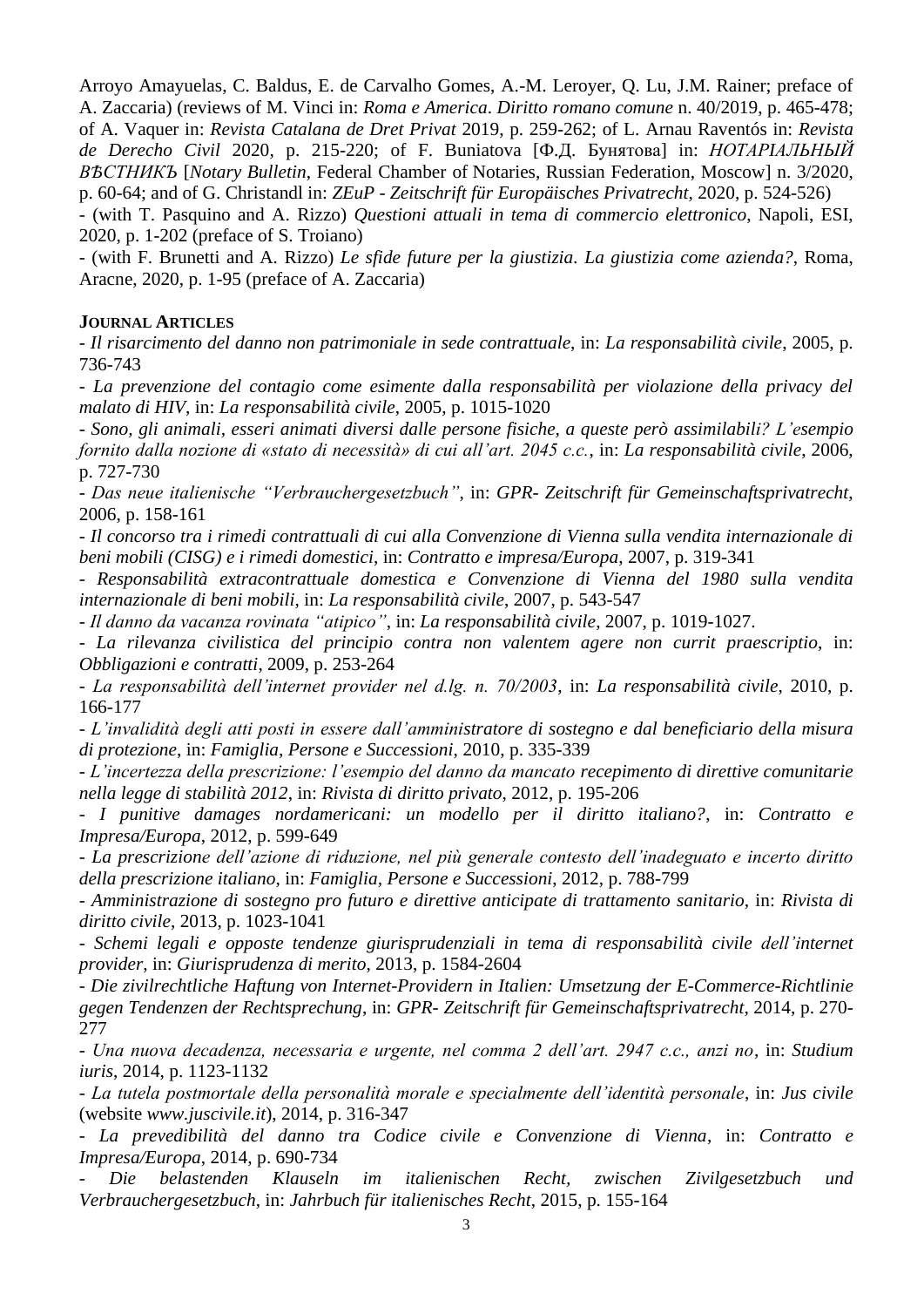- *A previsibilidade do dano segundo a Convenção de Viena (e não somente?)*, in: *Revista de Direito Civil Contemporâneo*, 2016, p. 197 – 226

- *Le regole di responsabilità del regolamento «eIDAS»*, in: *Le nuove leggi civili commentate*, 2017, p. 542-560

- *Il* revirement *"moderato" sui* punitive damages, in: *Contratto e Impresa/Europa*, 2017, p. 52-67

- I *punitive damages* nordamericani: *Bundesgerichtshof*, *Cour de cassation* e Sezioni Unite della Cassazione a confronto, in: *Lavoro, Diritti, Europa* (website: www.lavorodirittieuropa.it), n. 1/2017, p. 2-15

- *La rappresentazione: nozione, soggetti ed estensione*, in: *Studium iuris*, 2018, p. 464-471

- *Das "moderate" Revirement des italienischen Kassationshofs bezüglich der US-amerikanischen punitive damages-Urteile*, in: *ZEuP* - *Zeitschrift für Europäisches Privatrecht*, 2018, p. 459-477

- *Le variazioni qualitative e quantitative del danno risarcibile*, in: *Danno e responsabilità*, 2018, p. 533-546

- *À propos des dommages-intérêts punitifs : la Cour de cassation italienne vient-elle de suivre l'exemple français ?*, in: *Revue des contrats*, 2018, p. 632-638

- *Der* contratto d'opera*: Ein italienisches Vorbild für den* service contract*?*, in: *Jahrbuch für Italienisches Recht*, 2018, p. 141-166

- *Una proposta ricostruttiva contrastante con il diritto vivente in tema di responsabilità civile dell'*internet provider *nel diritto italiano tra direttiva 2000/31/CE, regolamento UE 2016/679 e direttiva UE 2019/790*, in: *Jus civile* (website *www.juscivile.it*), 2020, p. 62-108

- *L'ordine pubblico internazionale nella giurisprudenza italiana in tema di risarcimento punitivo e di maternità surrogata*, in: *Nuovo diritto civile*, 2020, p. 23-55

## **CONTRIBUTIONS TO COLLECTIONS**

- *Amministrazione di sostegno*, in: *Digesto delle Discipline Privatistiche*- *Sezione Civile*, Torino, Utet, 2007, p. 5-38

- *The protection of personality rights after death*, in *Legal Protection of Personality Rights: Roman Foundation, Contemporary Development and Challenges - Collection of papers*, Suzhou - Shanghai, 2010, p. 416-421

- *I confini applicativi dell'amministrazione di sostegno comparati con quelli della Sachwalterschaft austriaca e della Betreuung tedesca*, in: G. Gabrielli - S. Patti - A. Zaccaria - F. Padovini - M.G. Cubeddu Wiedemann - S. Troiano (eds.), *Parte generale e Persone*, *Liber amicorum per Dieter Henrich*, Torino, Giappichelli, 2012, p. 157-171

- (with A. Zaccaria) *Sub* artt. 27-31, 32-44 and 46-50 l. fall., in: A. Maffei Alberti (ed.), *Commentario breve alla legge fallimentare*, Sixth Edition, Padova, Cedam, 2013, p. 178-196, 197-292, 299-315

- *Sub* art. 68 cod. cons., artt. 1-2, 7-8, 10-17, 21 d. legisl. n. 70/2003, in G. De Cristofaro - A. Zaccaria (eds.), *Commentario breve al diritto dei consumatori*, Second Edition, Padova, Cedam, 2013, p. 647- 648, 1303-1313, 1318-1323, 1326-1354, 1356-1357

- *La riconoscibilità delle sentenze nordamericane di condanna a* punitive damages, in: C. Granelli (ed.), *I nuovi orientamenti della Cassazione civile*, Milano, Giuffrè, 2017, p. 535-557

- *Die Haftungsregeln der "eIDAS"-Verordnung*, in: M. Schmidt-Kessel - S. Troiano (eds.), *Diritto e attuazione del diritto in Europa*, Napoli, ESI, 2017, p. 51-70

- *L'amministrazione di sostegno tra solidarietà e libertà*, in: C. Granelli (ed.), *I nuovi orientamenti della Cassazione civile*, Milano, Giuffrè, 2018, p. 63-78

- *La successione dello Stato nel diritto italiano tra modello pubblicistico di stampo francese, modello privatistico di stampo tedesco e loro contemperamento nell'art. 33 del regolamento UE n. 650 del 2012*, in: S. Scola - M. Tescaro (eds.), *Casi controversi in materia di diritto delle successioni*, Volume I, *Esperienze italiane*, Napoli, ESI, 2019, p. 207-257

- *La distinzione tra lavoro subordinato e lavoro autonomo*, in: C. Granelli (ed.), *I nuovi orientamenti della Cassazione civile*, Milano, Giuffrè Francis Lefebvre, 2019, p. 596-613

- *Comments to Articles 11 and 13 Regulation (EU) 910/2014*, *EU eIDAS-Regulation. Article-by-Article Commentary*, in: A. Zaccaria, M. Schmidt-Kessel, R. Schulze and A.M. Gambino (eds.), München – Oxford – Baden-Baden – Chicago, 2020, p. 121-125 and 134-141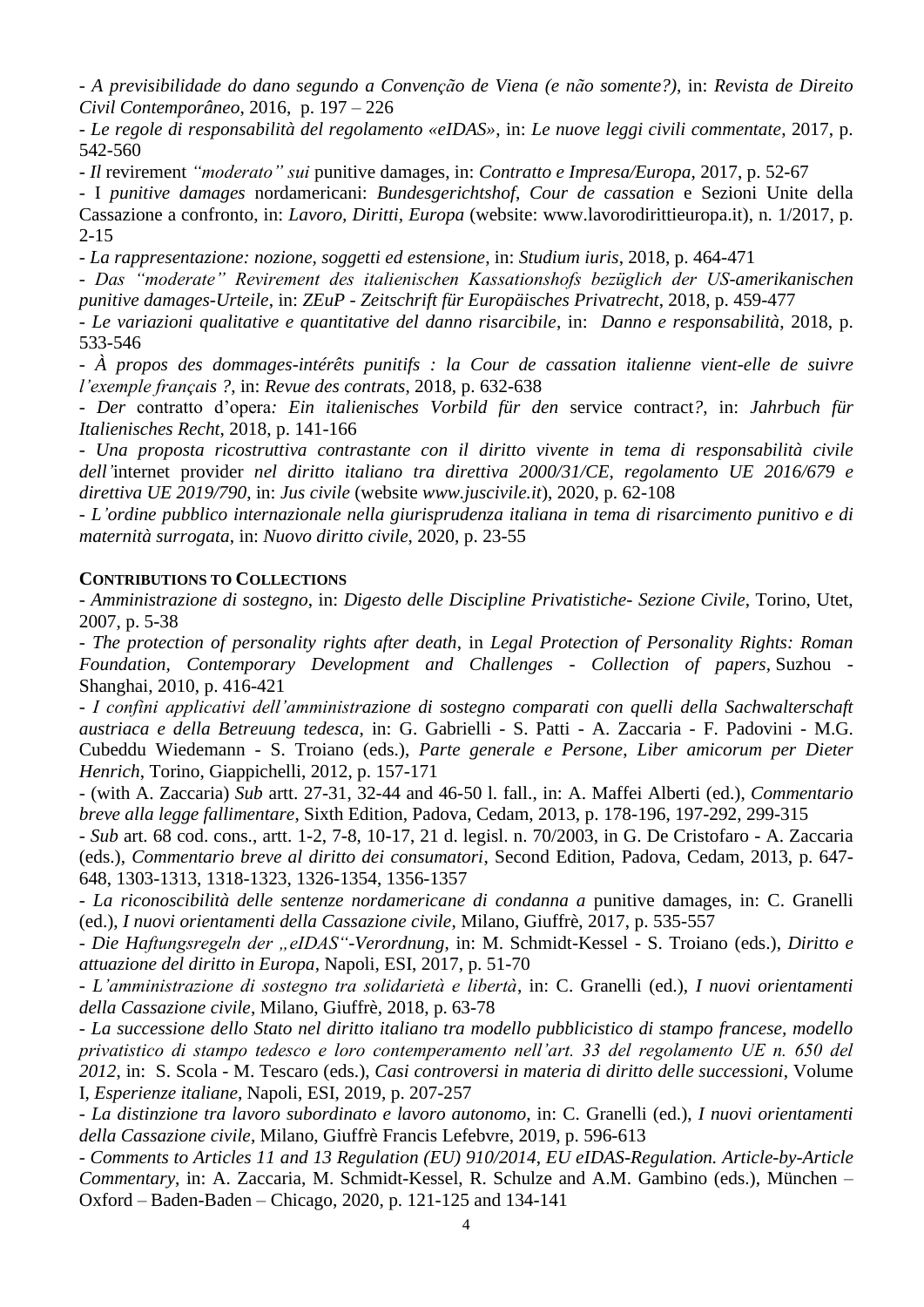- *Sub* artt. 193 c.c., 404-406, 408-432 and 467-469 c.c., artt. 1-14 and 71-110 d.p.r. n. 396/2000, in: A. Zaccaria (ed.), *Commentario breve al diritto di famiglia*, Fourth Edition, Milano, Wolters Kluwer and Cedam, 2020, p. 531-535, 979-1013, 1018-1081, 1147-1153, 2229-2257, 2342-2398

- *I rimedi nella garanzia per evizione*, in: S. Troiano and A. Tedoldi (eds.), *La vendita in generale*, in: L. Garofalo (ed.), *Il sistema dei rimedi*, Pisa, Pacini, 2020, p. 155-187

# **PRESENTATIONS IN CONGRESSES OR WORKSHOPS (selection)**

- **June 2006**, "*Decorrenza della prescrizione e autoresponsabilità*", University of Foggia
- **April 2010**, "*L'amministrazione di sostegno alla luce delle prime applicazioni dell'istituto*", Accademia di Studi Italo-Tedeschi, Merano (Akademie deutsch-italienischer Studien, Meran)
- **October 2010**, "*The protection of personality rights after death"*, Renmin University, Suzhou
- **June 2011**, "*Le clausole vessatorie tra codice civile e codice del consumo"*, Universidade Federal de Minas Gerais, Belo Horizonte
- **September 2011**, "*Danni da perdita di* chance *e danni non patrimoniali nella controversia CIR-FININVEST*", University of Verona
- **September 2012,** "*La funzione punitiva della responsabilità civile*", University of Verona
- **December 2012**, "*La prescrizione dell'azione di riduzione*", University of Verona
- **March 2013**, "*I danni punitivi: mito o realtà?*", University of Trento
- **July 2013**, "*Amministrazione di sostegno* pro futuro *e direttive anticipate di trattamento sanitario*", University of Verona
- **November 2013**, Introduction to the Congress "*Casi controversi in materia di diritto delle successioni – Sessione 2013*", University of Verona
- **June 2014**, "*La prevedibilità del danno nel diritto italiano e nella* CISG", University of Trento
- **July 2014**, "*Die zivilrechtliche Haftung von Internet-Providern in Italien*", Hanns Seidel Stiftung and Universität Bayreuth, Wildbad Kreuth
- **September 2014**, "*Die lästige Klausel im italienischen Recht, zwischen Zivilgesetzbuch und Verbrauchergesetzbuch*", Universität Bayreuth
- **November 2015**, "*Der* contratto d'opera*: Ein italienisches Vorbild für den service contract?*", University of Verona and Universität Bayreuth
- **December 2015**, "*Der italienische* contratto d'opera *in rechtshistorischer Perspektive*", Universität Salzburg
- **April 2016**, "*La prevedibilità del danno tra Codice civile e Convenzione di Vienna*", University of Padova
- **April 2016**, "*La tutela postmortale dell'identità personale*", Polo scientifico didattico Studi sull'impresa of Vicenza
- **November 2016**, "*Elektronische Identifizierung und Vertrauensdienste für elektronische Transaktionen im Binnenmarkt: allgemeine Haftungsfragen*", Universität Bayreuth
- **November 2016**, "*Liability of trust service providers*", Westfälische Wilhelms-Universität Münster
- **February 2017**, "*I* punitive damages *nordamericani: il punto di vista del* Bundesgerichtshof *(e non solo?)*", The Supreme Court of Cassation in Rome
- **June 2017**, "*La riconoscibilità delle sentenze straniere di condanna ai* punitive damages", University of Genoa
- **December 2017**, "*Il diritto delle successioni italiano e la necessità di un suo complessivo ammodernamento*", University of Rome "Tor Vergata"
- **March 2018**, "*Il contratto d'opera*" "*Presentazione del Manuale di Alberto Trabucchi, Istituzioni di diritto civile, Quarantesima ottava edizione*", Polo scientifico didattico Studi sull'impresa of Vicenza
- **April 2018**, "*La responsabilità civile dell'internet provider nel diritto italiano tra direttiva 2000/31/CE e regolamento (UE) 2016/679*", Alma Mater Studiorum – University of Bologna
- **May 2018**, "*L'amministrazione di sostegno tra solidarietà e libertà*", University of Pavia